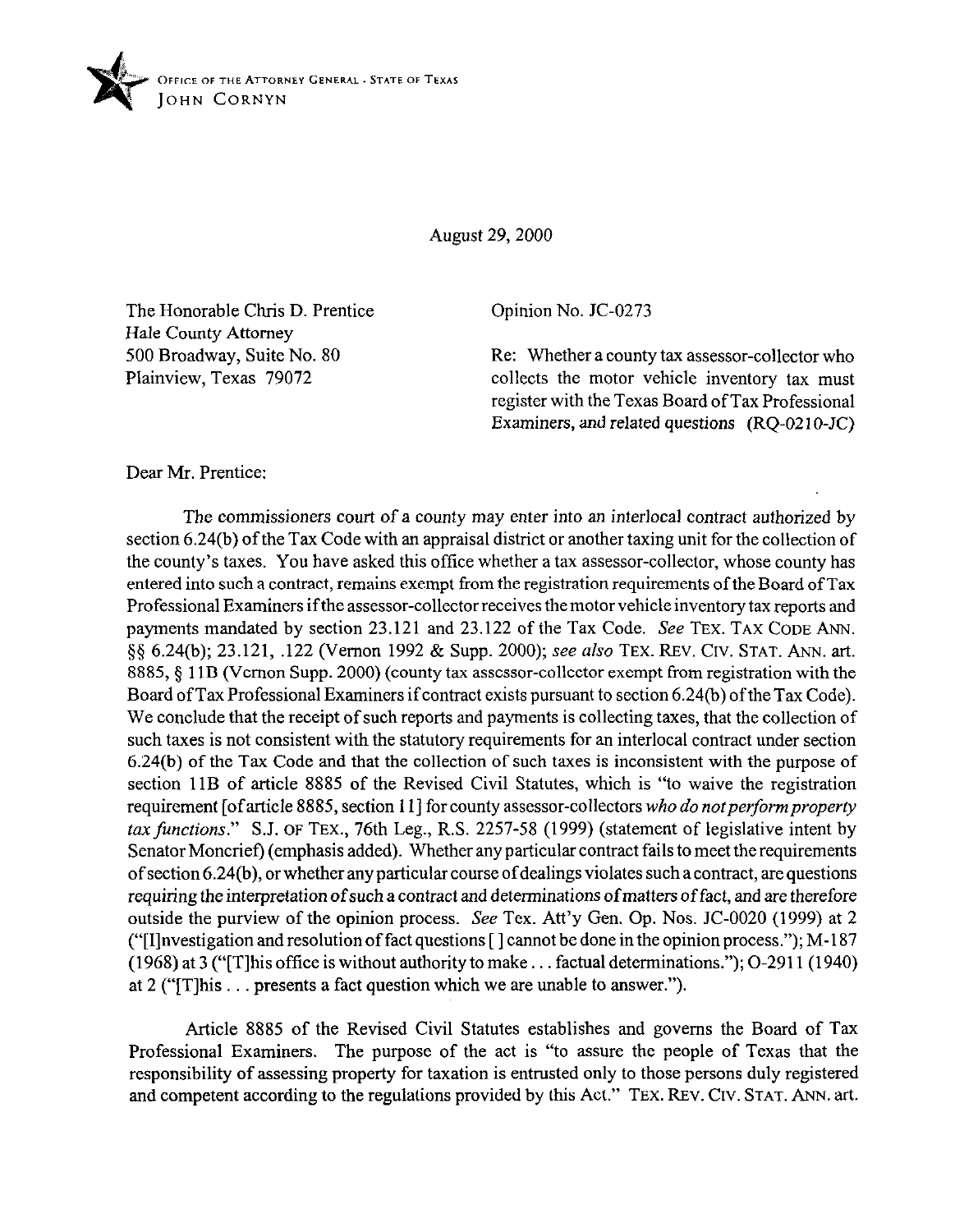8885, 5 I (Vernon Supp. 2000). To that end, among those persons required to register with the Board of Tax Professional Examiners are "the tax assessor-collector, tax collector, or other person designated by the governing body of a taxing unit as the chief administrator of the unit's assessment functions, collections functions, or both." *Id.* art. 8885, § 11(2). There are two statutory exceptions to this registration requirement. Section 11A exempts the tax assessor-collector of a county with a population of 1,000,000 or more. See id. art. 8885, § 11A. Section 11B, with which you are concerned, exempts a county assessor-collector "if the county has contracted under Section 6.24(b), Tax Code, to have its taxes assessed and collected by another taxing unit or an appraisal district." *Id.* art. 8885, § 11B.

Section 6.24(b) of the Tax Code provides:

The commissioners court with the approval of the county assessor-collector may contract as provided by the Interlocal Cooperation Act with the governing body of another taxing unit in the county or with the board of directors of the appraisal district for the other unit or the district to perform duties relating to the assessment or collection oftaxes for the county. If a county contracts to have its taxes assessed and collected by another taxing unit or by the appraisal district, *the contract shall require the other unit or the district to assess and collect all taxes the county is required to assess and collect.* 

TEX. TAX CODE ANN. § 6.24(b) (Vernon 1992) (emphasis added).

In 1998, before the addition of section 11B to article 8885, this oftice considered whether the assessor-collector of a county which had executed such a contract was exempt from the registration requirements of article 8885. In Attorney General Opinion DM-470, we concluded that in such a case, the assessor-collector was not "actively engaged in appraisal, assessment, or collection for a taxing unit," see TEX. REV. CIV. STAT. ANN. art. 8885, § 15 (Vernon Supp. 2000), and accordingly was not required to register. See Tex. Att'y Gen. Op. No. DM-470 (1998) at 6.

The result of Attorney General Opinion DM-470 was, in essence, codified by the legislature in 1999, when it enacted section I 1B. The language of section 11B was added to Senate Bill 674 by amendment in the Texas House of Representatives. When the Senate considered the House's amendments of SB 674 on May 21,1999, Senator Moncrief, the bill's sponsor, entered a statement concerning the legislative intent in the Senate Journal:

> SB 674 as amended by the House adds a new Section 11B to Article 8885, Revised Statutes, which exempts a county tax assessorcollector from registering with the BTPE [Board of Tax Professional Examiners] if the county has contracted to have its property taxes assessed and collected by another local government. Section 11B is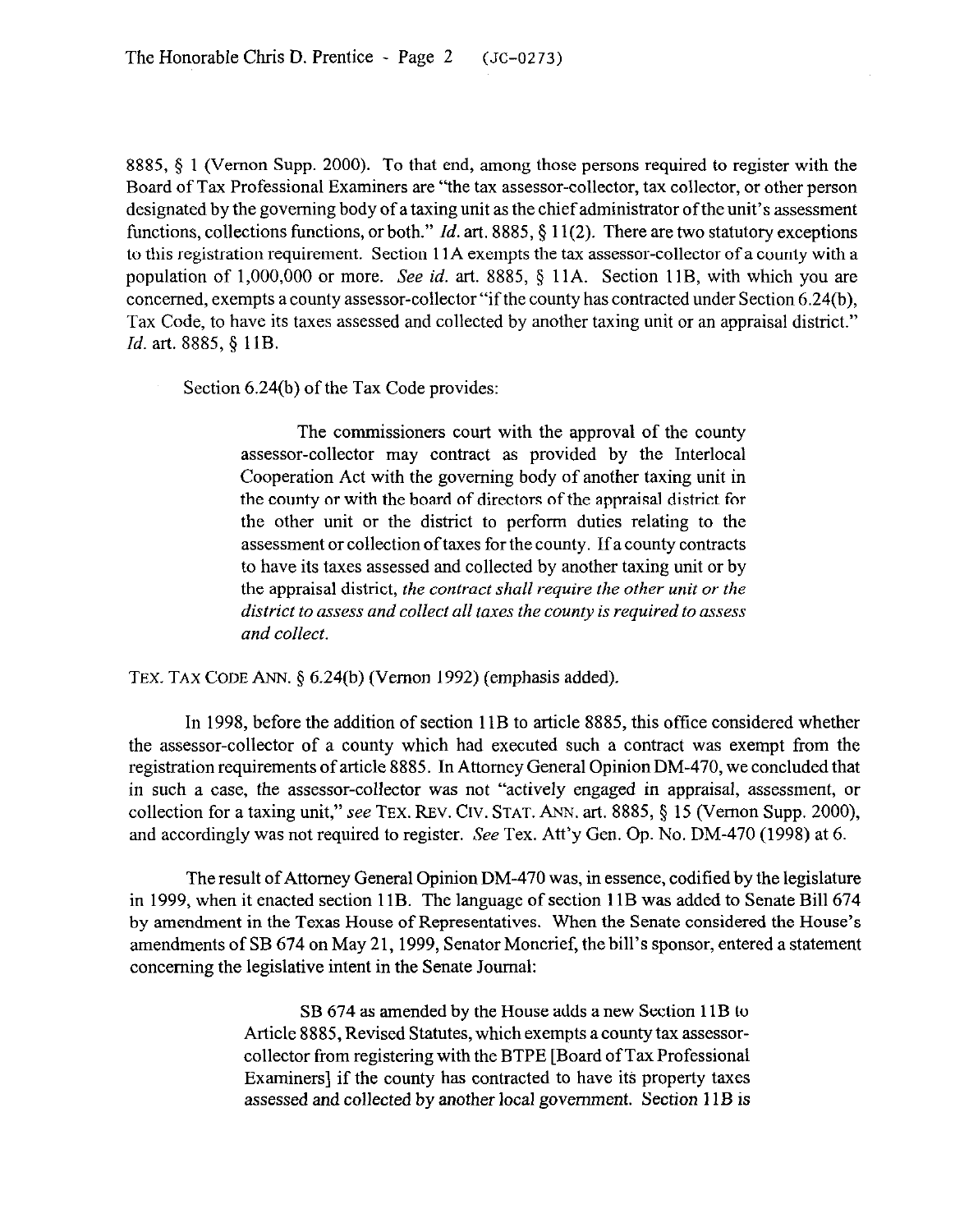not intended to prohibit registration by anyone. The purpose of the section is to waive the registration requirement for county assessorcollectors *who do not perform property tax functions.* 

S.J. OF TEX., 76th Leg., R.S. 2257-58 (1999) (statement by Senator Moncrief) (emphasis added).

You suggest that in certain counties in which contracts under section 6.24(b) have been executed, and hence the contracting unit or appraisal district is required "to assess and collect all taxes the county is required to assess and collect," TEX. TAX CODE ANN. § 6.24(b) (Vernon 1992), the assessor-collector is nevertheless "receiv[ing] the payments for the Motor Vehicle Inventory Tax (MVIT) and then pass [ing] the funds along to the appropriate entity." Request Letter.<sup>1</sup> You ask whether such an activity constitutes the collection or assessment of taxes, whether the receipt "of money and monthly reports related to the motor vehicle inventory tax [must] be included in [a] contract [pursuant to  $\S$  6.24b]," and whether collectors "lose their exemption under Article 8885, Section I IB" if they receive such deposits. Request Letter, *supra* note I, at 2.

The provisions for taxation of the inventory of a dealer in motor vehicles to which you refer are to be found in sections 23.121 and 23.122 of the Tax Code. As this office explained the statutory scheme in Attorney General Letter Opinion No. 98-085:

> Section 23.122 of the Tax Code... provides for the collection and administration of property taxes imposed by all taxing units authorized to tax motor vehicle inventory in the county. Sections 23.121 and 23.122 together create a special inventory category for dealer's motor vehicles and require a dealer to make monthly deposits with the collector as prepayment of property taxes imposed on the inventory by relevant taxing units. Under section 23.122, a dealer must tile with the collector a monthly statement covering the sale of each motor vehicle sold in the prior month and remit the total amount of taxes assigned to those motor vehicles sold. The collector in turn must deposit the taxes remitted in the dealer's escrow account that the collector is also required to maintain for each dealer at the county depository.

Tex. Att'y Gen. LO-98-085, at l-2 (footnotes omitted). In LO-98-085, this office considered whether the duties of the assessor-collector with regard to the motor vehicle inventory tax could be the subject of a section 6.24(b) contract, and concluded that they could: "There is no reason to believe that the legislature did not intend section 6.24(b) to apply to tax collections under section 23.122." *Id.* at 4.

<sup>&</sup>lt;sup>1</sup>Letter from Honorable Chris D. Prentice, Hale County Attorney, to Office of the Attorney General of Texas (Mar. 29,200O) (attached Brief In Support ofRequest for Attorney General Opinion) (on file with Opinion Committee).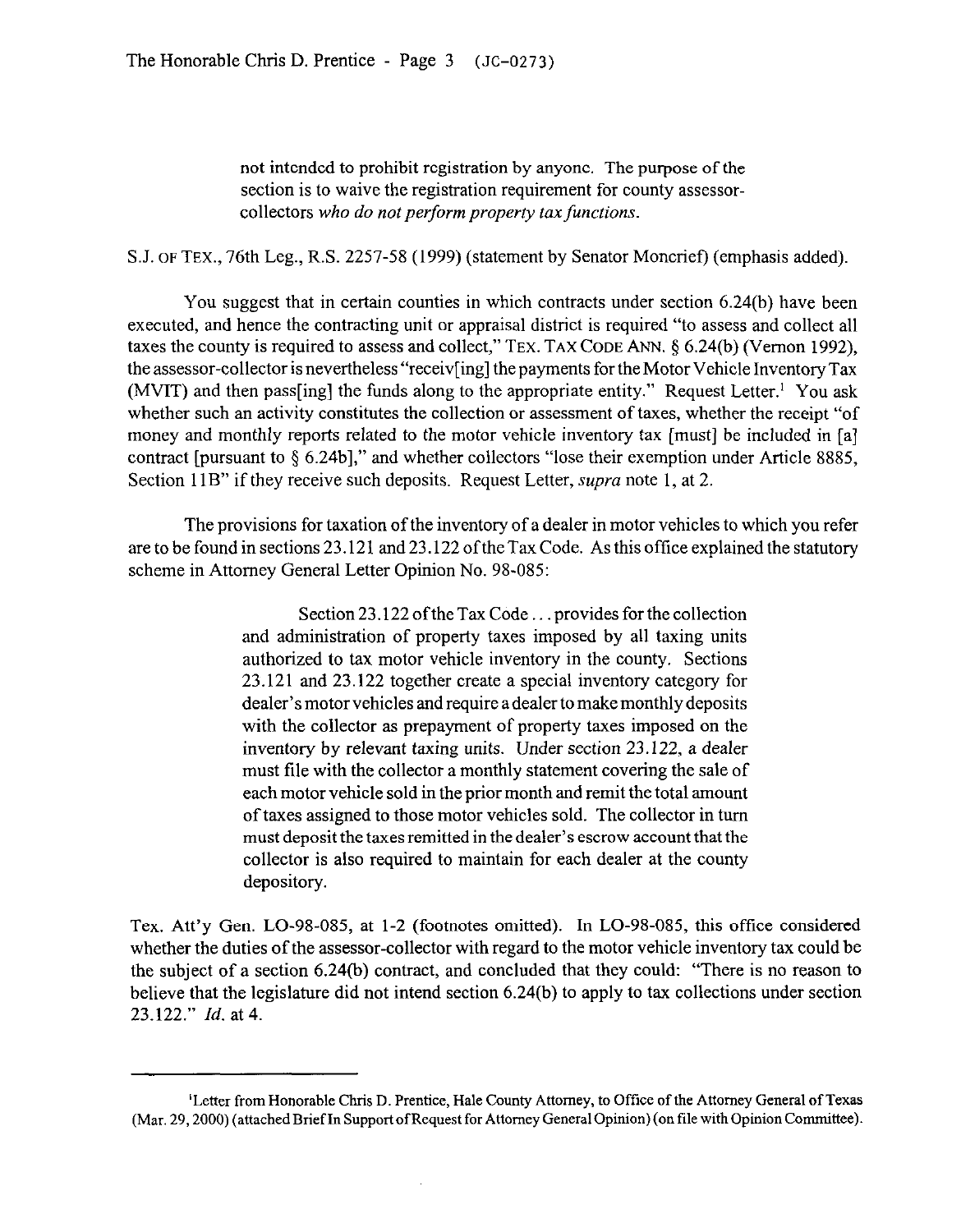You ask, in effect, two related questions: first, whether the taking of reports and deposits pursuant to section 23.122 constitutes the collecting of taxes; and second, whether a county which has entered into a section 6.24(b) contract with an appraisal district must include in that contract a provision requiring the appraisal district to collect the motor vehicle inventory tax. See Request Letter, *supra* note 1, at 2. As to the first question, in our view it was implicitly answered in the affirmative by Letter Opinion 98-085. The very acts about which you ask were in that opinion said to be the appropriate subject of a section  $6.24(b)$  contract  $-$  a contract, that is to say, for the collection of taxes. See Tex. Att'y Gen. LO-98-085, at 4. Article 8885, section 2(6) defines "collections" to mean"those functions described in Chapter 3 1 and Sections 33.02,33.03, and 33.04, Tax Code." TEX. REV. CIV. STAT. ANN. art. 8885, § 2(6) (Vernon Supp. 2000). The receipt of payments is explicitly referenced in section 31.06, for example, of the Tax Code, which permits a collector to accept currency of the United States, checks, money orders, credit cards, or electronic funds transfers. See TEX. TAX CODE ANN.  $\S$  31.06 (Vernon Supp. 2000). The receipt of motor vehicle inventory tax prepayments is unquestionably the collection of taxes within the meaning of article 8885.

As to your second question, section 6,24(b) explicitly requires that, when a county enters into a contract under it with another taxing unit or an appraisal district, "the contract shall require the other unit or the district to assess and collect all taxes the county is required to assess and collect." *Id.* § 6.24(b) (Vernon 1992). The motor vehicle inventory tax is, pursuant to sections 23.121 and 23.122, a tax the county is required to assess and collect. It therefore follows that the collection of motor vehicle inventory tax prepayments must be included in a contract under section 6.24(b).

Your final question is whether the collection of such payments and the receipt of the attendant monthly reports will cause assessor-collectors to "lose their exemption under Article 8885, Section 11B." Request Letter, *supra*, note 1, at 1. Again we note that we cannot interpret particular contracts or make determinations with regard to particular fact situations. However, it is clear that the exemption provided by section 1 IB is premised upon a section 6.24(b) contract and that such a contract is statutorily required to provide that the assessor-collector cede to the appraisal district or taxing unit the duty "to assess and collect *all* taxes the county is required to assess and collect." TEX. TAXCODEANN. 5 6.24(b) (Vernon 1992) (emphasis added). The assessor-collectorcannotpick and choose. The purpose of the exemption is, as Senator Moncrief's statement pointed out, to waive registration requirements for assessor-collectors "who do not perform property tax functions." S.J. OF TEX., 76th Leg., R.S. 2257 (1999). The collection of taxes is the performance of such a function. Accordingly, such activity does not come within the exemption provided to assessor-collectors by article 8885. section 11B.